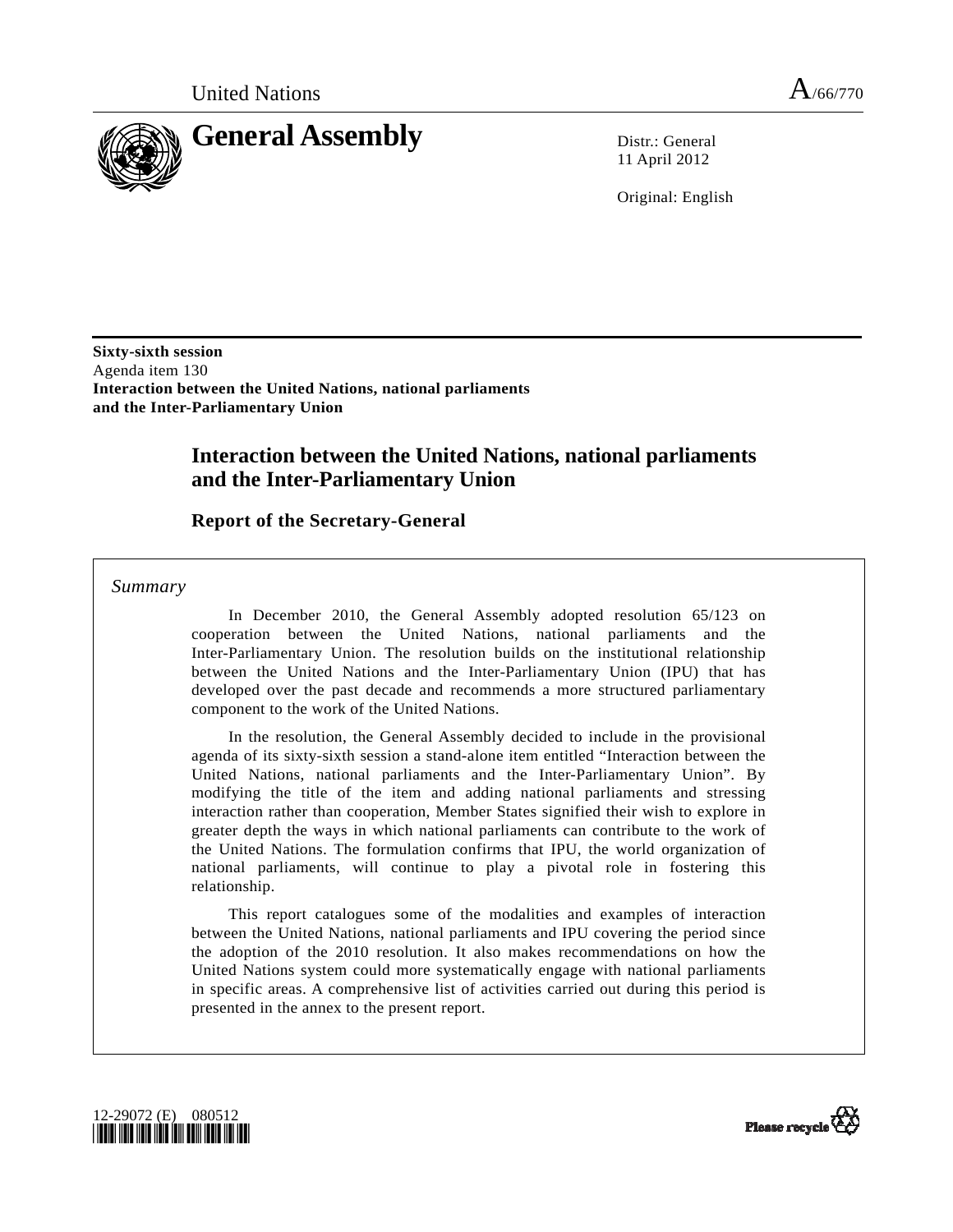### **I. Introduction**

1. The United Nations and the Inter-Parliamentary Union (IPU) have developed increasingly close ties of cooperation since the two organizations concluded a cooperation agreement in 1996. Reinforced by the Millennium Declaration, which called for further strengthening of cooperation, the relationship has become increasingly institutionalized and the General Assembly has granted permanent observer status to IPU.

2. IPU is the world organization of national parliaments. One hundred and fiftynine parliaments are members of the organization and take part in its activities. IPU helps strengthen parliaments and build parliamentary capacity to legislate and hold Governments to account.

3. IPU promotes greater international involvement of parliaments. It develops a parliamentary dimension to international cooperation, enhances transparency and accountability of global processes and mobilizes parliamentary action on major global challenges. Undoubtedly, in an international system increasingly built on the principles of the rule of law and democratic governance, a more robust parliamentary engagement internationally is desirable to identify possible solutions to major global issues and work towards their implementation.

4. Cooperation between the United Nations and IPU serves the purpose of helping to mobilize greater parliamentary support for the United Nations and for the implementation of multilateral agreements. Equally, it brings a unique parliamentary perspective to United Nations consultations and decisions on the main global issues of our time. Ultimately, strengthening the interaction between the United Nations, national parliaments and IPU helps bridge the democracy gap in international relations.

## **II. Political interaction at the Inter-Parliamentary Union between parliaments and the United Nations**

5. Since 2010, IPU assemblies have continued to provide opportunities for senior United Nations officials to engage with a broad spectrum of legislators on global issues that are high on the United Nations agenda. The Secretary-General, the President of the General Assembly, senior United Nations Secretariat officials, heads of specialized agencies and high representatives have attended IPU assemblies, raising awareness and building political support for major processes under way at the United Nations.

#### **Interaction with senior United Nations officials**

6. The Secretary-General delivered a keynote address at the opening of the 125th IPU Assembly in Bern in October 2011. In his remarks, the Secretary-General drew attention to the need for greater political accountability and encouraged a strong parliamentary involvement in the process leading up to the United Nations Conference on Sustainable Development (Rio+20 Conference) in 2012.

7. The President of the General Assembly attended the 124th IPU Assembly in Panama City in April 2011, at which he took part in a debate with speakers and parliamentary leaders on global economic governance. At the same session, the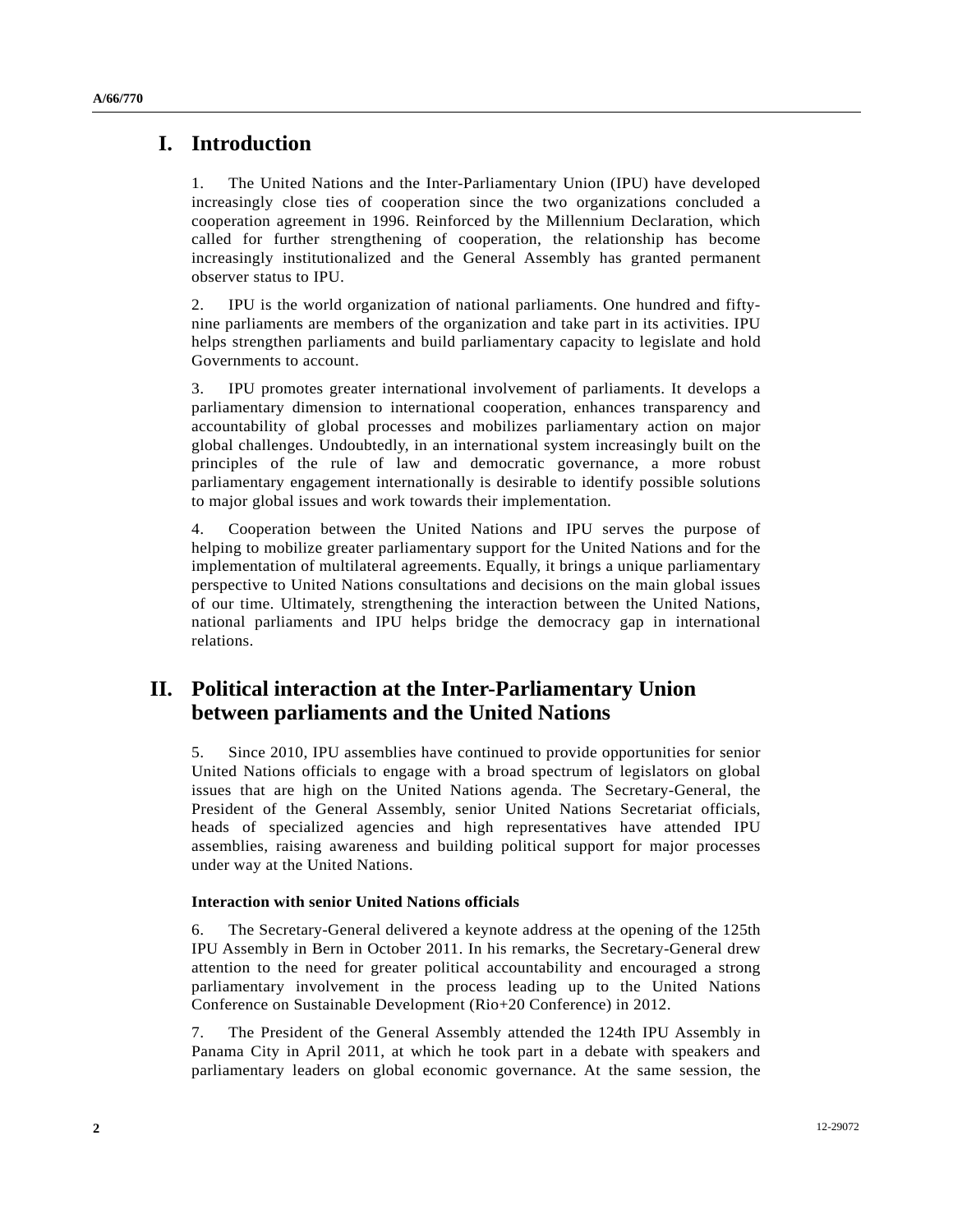Executive Director of the United Nations Entity for Gender Equality and the Empowerment of Women (UN-Women) set forth the priorities of the new United Nations body. She discussed avenues for cooperation with parliaments and parliamentarians with a view to advancing gender equality and the political empowerment of women. The Executive Directors of the United Nations Children's Fund (UNICEF) and the United Nations Population Fund (UNFPA) attended the 126th IPU Assembly in Kampala in April 2011 and debated issues relating to maternal and child health, sustainable development, and HIV/AIDS and the law.

8. At the assemblies, IPU member parliaments have adopted resolutions on major issues confronting the international community. Capturing the views of majority and opposition members from most parliaments in the world, they offer a uniquely rich political contribution to the work of the United Nations. The resolutions also identify action parliaments can take in support of United Nations efforts and are taken back to parliaments for further consideration and follow-up. The resolutions were circulated in the General Assembly and its subsidiary bodies under relevant agenda items.

9. Recent resolutions have addressed the humanitarian response to natural disasters in Pakistan and Somalia, the prevention of electoral violence and the promotion of the smooth transition of power, transparency and accountability in the funding of political parties and election campaigns, strengthening democratic reform in emerging democracies including in North Africa and the Middle East, sustainable development and the management of demographic change, the redistribution of power and wealth, and maternal and child health.

10. The IPU Committee on United Nations Affairs replicates at the global level the practice that some parliaments have instituted (for example, the Bundestag of Germany) to create a dedicated committee for addressing matters relating to the United Nations. The Committee has continued to hold hearings with United Nations officials and debate and draft parliamentary input to United Nations processes. Legislators attending the Committee's sessions have reviewed actions taken in parliaments to implement international commitments. The Committee's 2011 session included discussions on nuclear disarmament, cultural diversity and the Alliance of Civilizations, sustainable development and the promotion of the green economy, follow-up to the fourth United Nations Conference on the Least Developed Countries and the seventeenth session of the Conference of the Parties to the United Nations Framework Convention on Climate Change.

## **III. Integrating the concerns of parliaments into major United Nations processes**

11. IPU has been instrumental in organizing a parliamentary dimension to major world conferences. This has proved to be of significant value. It has enriched the proceedings and allowed parliamentary views and concerns to be reflected in the proceedings and outcomes. It has helped build political support for the implementation of the outcome of these events. In recognition thereof, the General Assembly decided, in its resolution 65/123, to engage more systematically with IPU in integrating a parliamentary component of, and contribution to, major United Nations deliberative processes and the review of international commitments.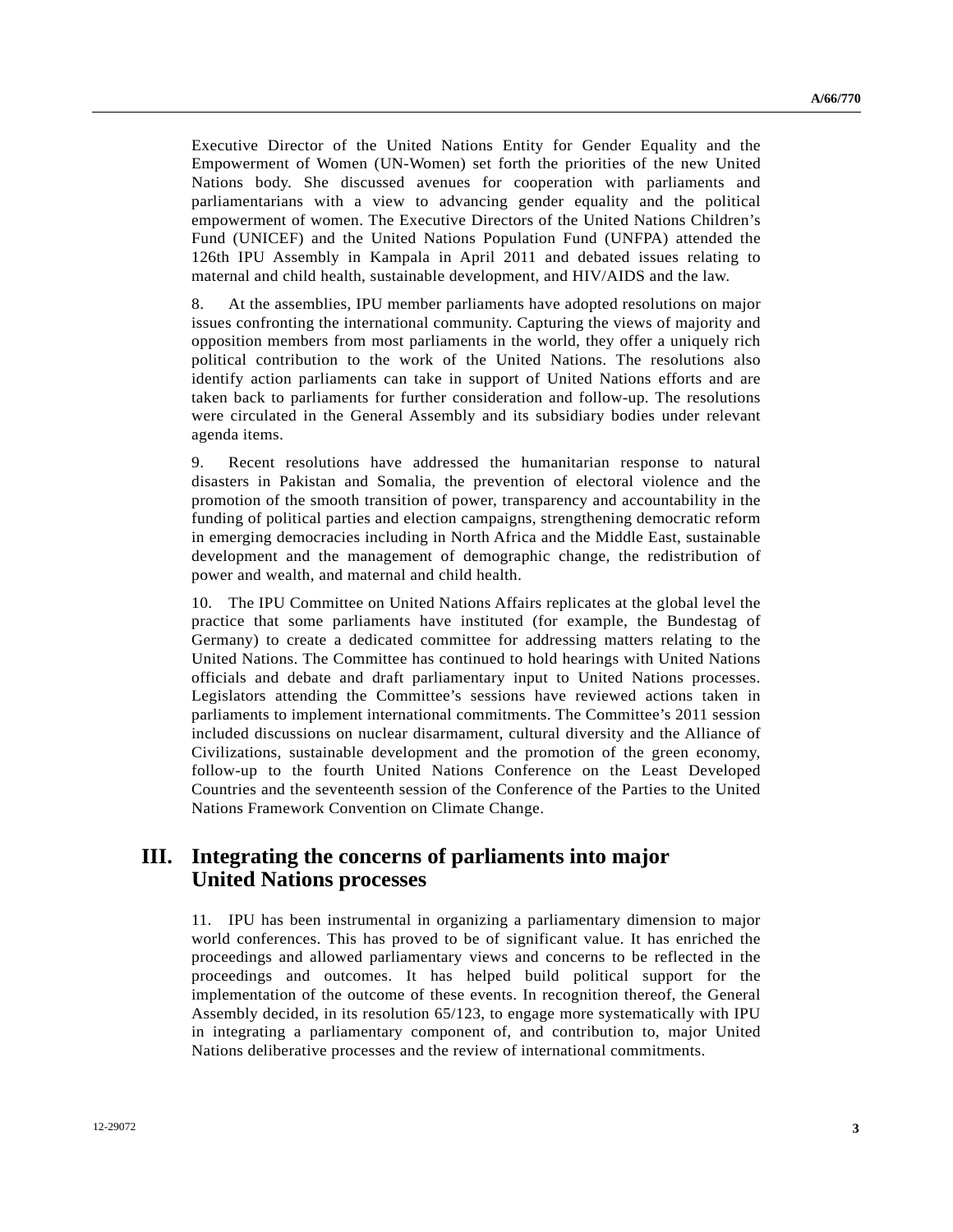12. During the reporting period, parliaments contributed to a number of United Nations processes, such as the 2011 High-level Meeting of the General Assembly on AIDS (New York), the Fourth United Nations Conference on the Least Developed Countries (Istanbul), the sixteenth and seventeenth sessions of the Conference of the Parties to the United Nations Framework Convention on Climate Change (Cancun, Mexico, and Durban, South Africa) and the annual parliamentary event on the occasion of the fifty-sixth session of the Commission on the Status of Women (New York).

13. All of these instances shared a number of common features: parliamentarians were encouraged to join their national delegations to these events; a parliamentary meeting was organized in conjunction with the main United Nations conference; and a formal parliamentary contribution was submitted to the United Nations process and was reflected in varying degrees in the respective outcome documents.

#### **The parliamentary track of the Fourth United Nations Conference on the Least Developed Countries**

14. The parliamentary contribution to the Fourth United Nations Conference on the Least Developed Countries stands out as a good practice worth replicating and further developing in the future. It took place over an extended period of time, captured several dimensions at once, and combined political and operational elements in a mutually reinforcing way. It began at a very early stage and was organized as a clearly identifiable parliamentary track within the broader intergovernmental process.

15. Assisted by IPU, parliaments were directly involved in and provided input to the national progress reviews of the Programme of Action for the Least Developed Countries for the Decade 2001-2010. In parallel to the national process, IPU held consultations with members of parliament to garner their views on the new agreement for the 2011-2020 decade. IPU participated in the inter-agency group meetings organized by the Office of the High Representative for the Least Developed Countries, Landlocked Developing Countries and Small Island Developing States to coordinate United Nations system activities in support of the preparatory process for the Conference, and followed the intergovernmental negotiations, putting forward the parliamentary viewpoints as they emerged from the consultations.

16. As preparations advanced for the Istanbul Conference, the High Representative and the host Government encouraged the participation of legislators from the least developed countries, from both majority and opposition parties, as members of their national delegations to the main United Nations event in Istanbul. Together, IPU, the United Nations and the Parliament of the host country convened a parliamentary forum during the Istanbul Conference. The forum served to inform approximately 200 parliamentarians about the main elements of the new international agreement.

17. As a result, the outcome document of the Conference contained, for the first time, strong provisions to ensure national ownership and follow-up of the Istanbul Programme of Action by national parliaments. A five-year joint United Nations/IPU project proposal to support the mainstreaming of the Programme of Action through parliaments has been developed and is now awaiting implementation, pending the obtainment of funding.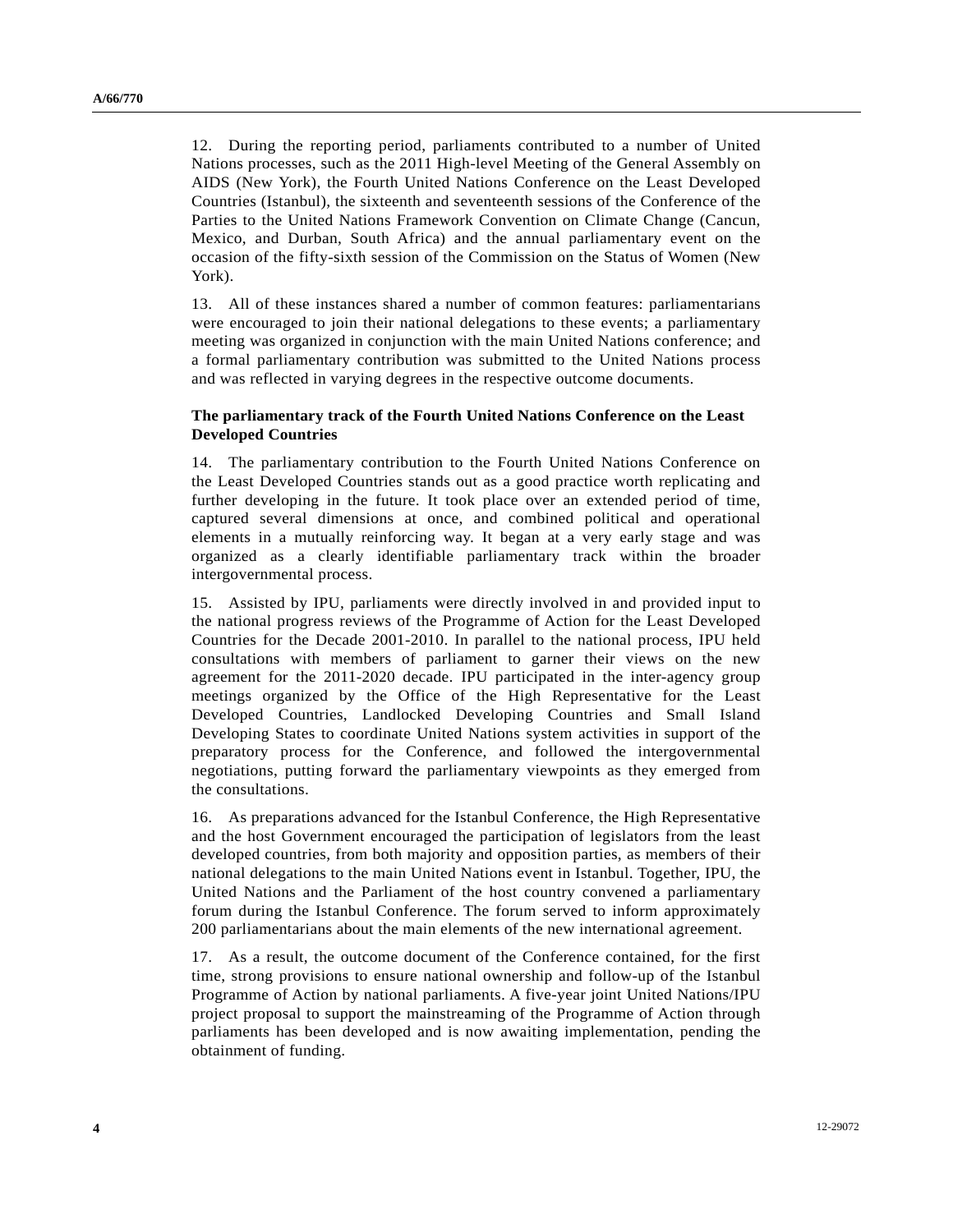18. The multi-stakeholder Development Cooperation Forum, in which parliamentarians can participate with Government representatives, civil society, local authorities and a number of other development cooperation practitioners, provides another setting for the concerns of parliaments to be heard at the United Nations. Assisted by IPU, Development Cooperation Forum meetings held in 2011 and in the second quarter of 2012 (Mali, Luxembourg, Australia) provided opportunities for parliamentarians to discuss such questions as how to better target aid to the least developed countries, how to leverage aid to enhance development effectiveness, and how to make aid consistent with the sustainable development agenda. In many ways, the political input of parliamentarians has complemented the more technical deliberations. More importantly, the engagement of parliaments in the Forum has helped raise awareness of the role of parliaments in the oversight of aid commitments and related accountability processes at both the national and global levels.

19. For several years, IPU and the Office of the President of the General Assembly have been jointly convening annual parliamentary hearings at the United Nations. The aim of the hearings is to foster interaction between parliamentarians, diplomats, United Nations officials and academics on issues that are high on the international agenda. The summary reports from the hearings are circulated in both the Assembly and among national parliaments. The most recent parliamentary hearing, held in late November 2011, focused on political accountability for a more peaceful and prosperous world. It addressed modalities for more effective youth and civil society participation, budget transparency and the role of the Assembly in strengthening global political accountability.

## **IV. Parliamentary oversight of international commitments**

20. Over the past decade, the joint United Nations/IPU efforts to forge a parliamentary dimension to the work of the United Nations have been underpinned by the common understanding that parliaments and their members have a vital role to play in ensuring respect for, and implementation of, international commitments. Parliaments have a wide range of tools at their disposal to ensure that national laws, policies, actions, programmes and budgets reflect the principles and obligations contained in various international instruments.

21. Over the years, many United Nations agencies and bodies have worked closely with IPU in developing handbooks, guides and other tools for parliamentarians that focus on the main international commitments. Subjects covered have included international humanitarian law, refugee protection, rights of the child, democratic oversight of the security sector, small arms and light weapons, elimination of discrimination against women, gender budgeting, rights of persons with disabilities, human trafficking, and HIV/AIDS and the law. Many of these publications have been translated into several languages and have served to inspire good practices, legislative reform and other forms of parliamentary action in support of global commitments.

22. By working with United Nations human rights treaty bodies, IPU has helped to empower parliaments in the national review of international commitments. In recognition of this work, General Assembly resolution 65/123 encourages IPU to strengthen its contribution to the United Nations human rights treaty body system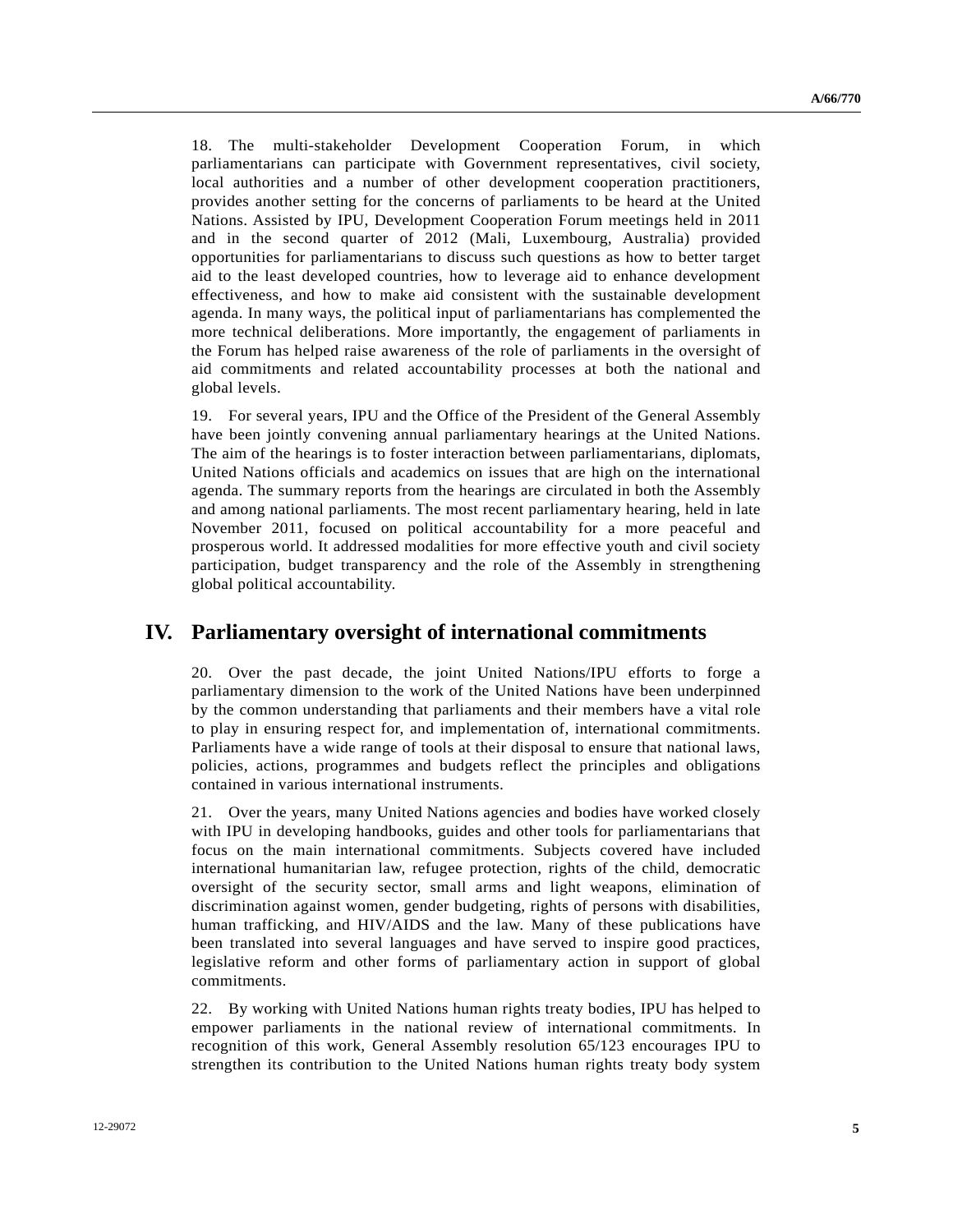and to the Human Rights Council, particularly as it relates to the universal periodic review of the fulfilment of human rights obligations and commitments by Member States. The experience developed in relation to the Convention on the Elimination of All Forms of Discrimination against Women offers valuable insights as to the way forward with other United Nations treaty bodies and review mechanisms.

#### **Parliamentary participation in the work of the Committee on the Elimination of Discrimination against Women**

23. To date, the most successful form of parliamentary oversight of international commitments has taken place in the context of the Convention on the Elimination of All Forms of Discrimination against Women. IPU works with the parliaments of the countries under review so that they can take part in the review process, provide input to the national report, attend the session of the Committee and receive the Committee's findings for consideration and action by parliament.

24. The Committee now systematically monitors the level of parliamentary involvement in the reporting process and receives IPU reports at each of its sessions. It also systematically adopts a recommendation that parliaments should receive a copy of the Committee's conclusions, and has adopted a statement recommending that States parties ensure the full participation of parliament and its members in the reporting process and the full implementation of the Convention and its Protocol.

#### **V. Parliaments and the United Nations at the national level**

25. The Advisory Group set up by the IPU Committee on United Nations Affairs continued to examine the implementation of "Delivering as one" reform and systemwide coherence at the national level. Following field missions to the United Republic of Tanzania (2008) and Viet Nam (2009), the Advisory Group undertook a third mission to Ghana and Sierra Leone in May 2011. It issued a report with recommendations addressed to parliaments and the United Nations on how to facilitate greater parliamentary involvement in national development strategies.

26. The conclusions from the field missions confirmed the findings of the 2010 global parliamentary survey, presented at the Third World Conference of Speakers of Parliaments and reflected in the outcome Declaration. While parliamentary engagement with the United Nations at the international level has been growing steadily over the years, there remains potential for further interaction between parliaments and the United Nations at the national level.

27. Of particular importance is the engagement of national parliaments in the elaboration of national development strategies. The emerging good practice of some United Nations country teams, which have reached out in a more substantive manner to the parliamentary leadership and the select committees in an attempt to include parliament in national consultation, evaluation and validation mechanisms, provides an encouraging example that should be followed elsewhere.

28. IPU has worked with several United Nations country offices when implementing over 20 technical assistance programmes aimed at strengthening national parliaments' capacities and infrastructure in Afghanistan, Algeria, Cambodia, the Central African Republic, the Congo, the Democratic Republic of the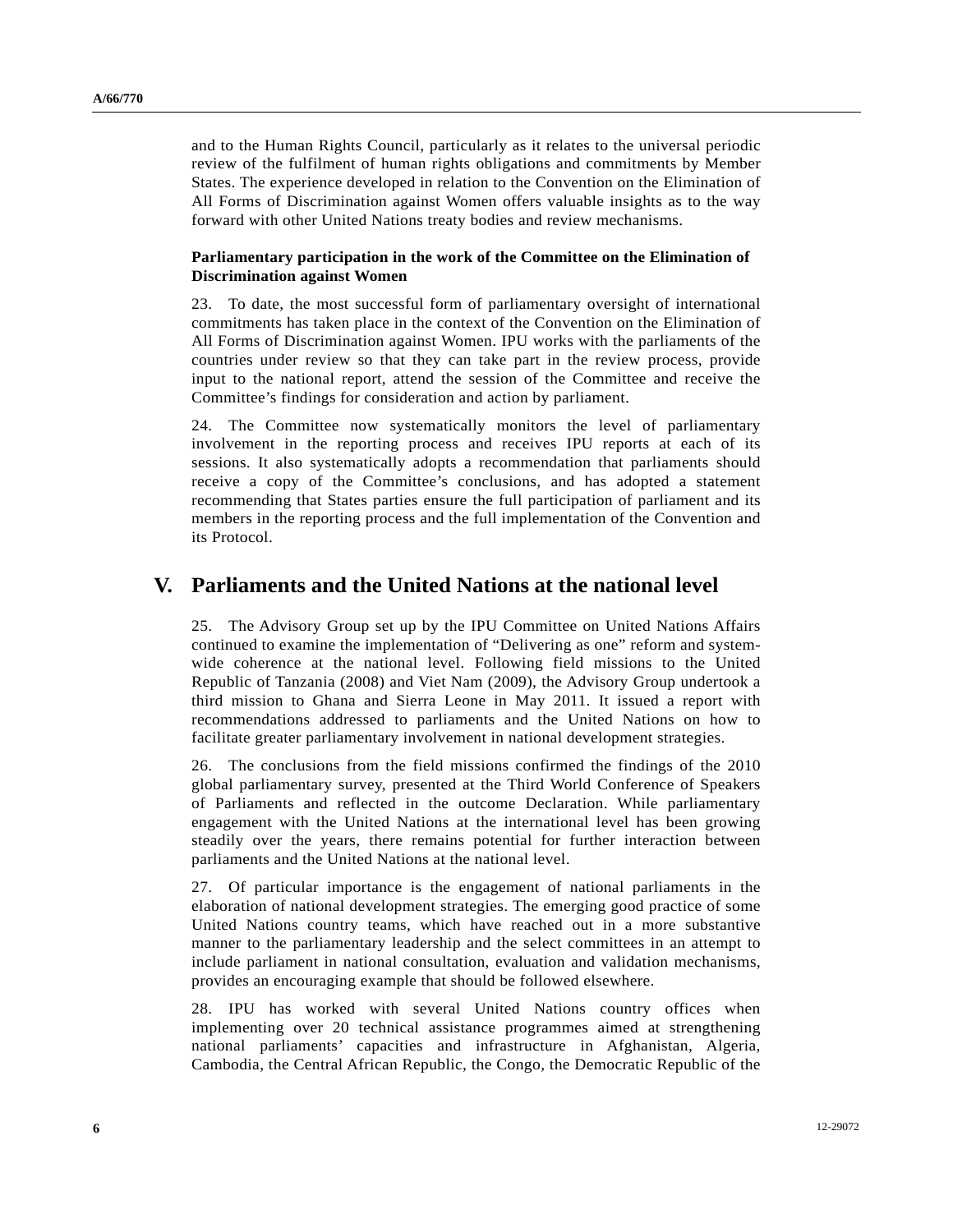Congo, Equatorial Guinea, Guinea-Bissau, Lao People's Democratic Republic, Liberia, Maldives, Pakistan, Palestine, Rwanda, Seychelles, Sierra Leone, South Sudan, Sudan, Thailand, Timor-Leste, Togo, the United Arab Emirates and Viet Nam. IPU benefited from the collective expertise and know-how of its members, which is a unique asset as it builds capacity in parliaments and promotes sound democratic practices.

#### **Parliaments and United Nations country teams**

29. The "Delivering as one" reform process offers an opportunity to build greater coherence and effectiveness in the provision of development aid and capacitybuilding to national parliaments. All too often, parliamentary assistance programmes have been driven by supply rather than by demand. This has resulted in fragmentation, an absence of ownership and commitment and limited results. Parliaments should therefore be increasingly included in efforts to align development programmes with the priorities set by the national authorities.

30. The case of Ghana provides a positive example of a United Nations country team working with a national parliament in an exemplary way. There, the "United Nations-Parliament partnership in promoting Millennium Development Goal attainment", signed in August 2010 by the Parliament and the heads of 14 United Nations agencies in the country, has contributed to a more structured cooperation between the United Nations, Government ministries and parliamentary select committees with a view to enhancing legislative response, policy integration and review in various fields related to the Millennium Development Goals.

#### **VI. Recommendations**

31. Interaction between the United Nations, national parliaments and IPU ranges from the political to the operational and touches on virtually all areas of policy. The modalities of the interaction have evolved to include several innovative approaches. Looking ahead towards the further development of this interaction, the Secretary-General wishes to make the following recommendations.

32. The United Nations system and Member States could more systematically facilitate a substantive parliamentary component to major international processes, following the good practice recently developed in the context of the Fourth United Nations Conference on the Least Developed Countries.

33. The United Nations and IPU could endeavour to more closely link the annual parliamentary hearings to major United Nations deliberative and negotiating processes, including the preparation of global United Nations conferences. The outcome of the parliamentary hearings could thus better serve to bring a parliamentary input to such consultations and outcome documents.

34. Member States should encourage their parliaments to provide input to the drafting of States parties' reports to United Nations treaty bodies and the Human Rights Council as well as involving them in the follow-up to the bodies' recommendations. United Nations treaty bodies should develop modes of cooperation with IPU and national parliaments along the lines of the cooperation developed in recent years between IPU, the Committee on the Elimination of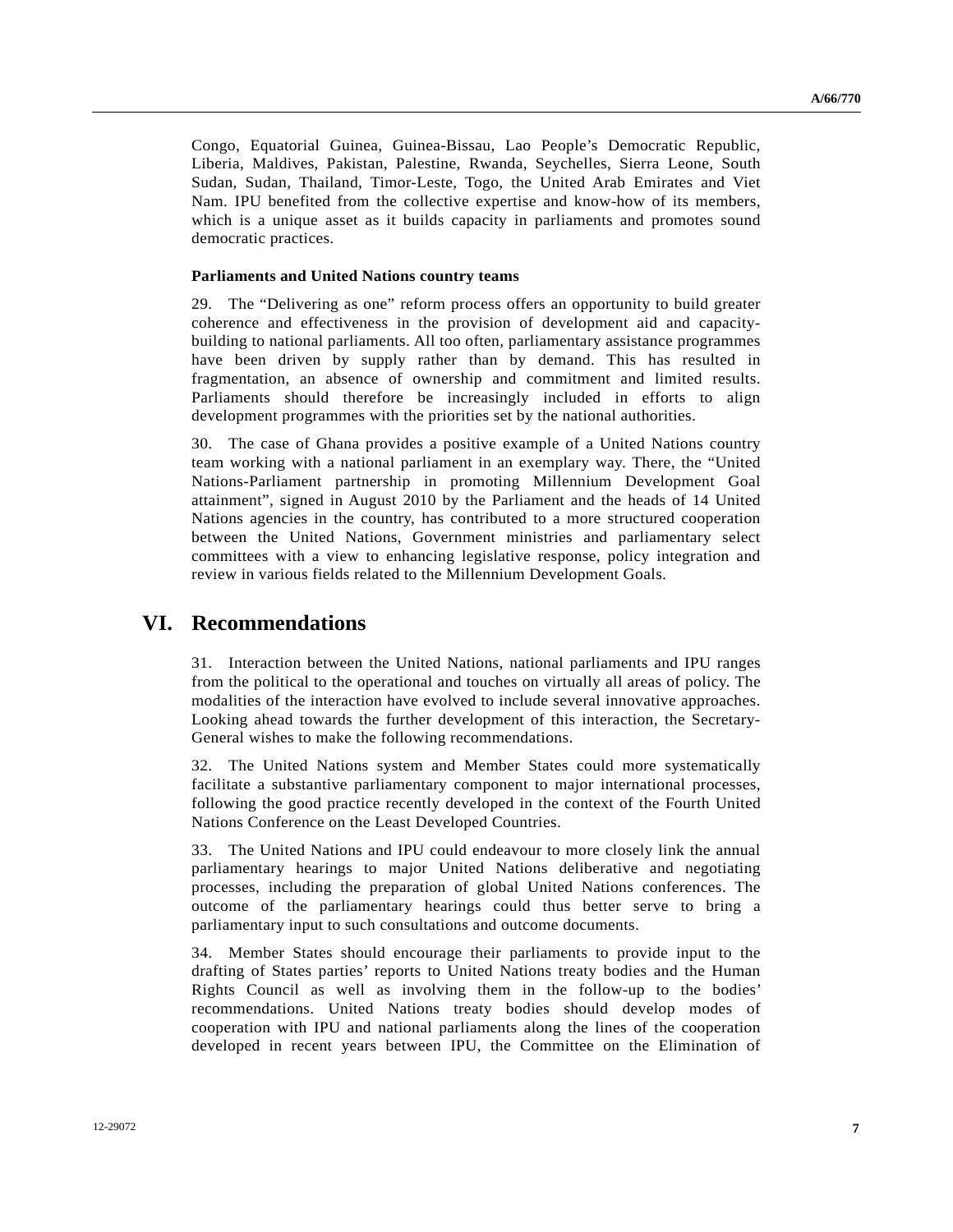Discrimination against Women and national parliaments whose countries are under review.

35. The emerging good practice of the United Nations at the country level, reaching out in a more substantive manner to the parliamentary leadership and the select committees in an attempt to include parliament in national consultation, evaluation and validation mechanisms, provides an encouraging example that could be followed elsewhere.

36. The United Nations, at the country level, could more systematically draw upon the unique expertise of IPU and its member parliaments in strengthening parliamentary institutions, particularly in countries emerging from conflict and/or undergoing democratization processes.

37. In keeping with General Assembly resolution 65/123, a regular annual exchange between the United Nations Chief Executives Board for Coordination and the senior leadership of IPU should be held, with a view to building greater coherence in the work of the two organizations and maximizing parliamentary support for the United Nations.

38. The United Nations system itself could engage more closely and more proactively with the IPU Committee on United Nations Affairs and its Advisory Group, with a view to examining lessons learned, identifying good practices and further enhancing the strategic partnership between the United Nations and IPU.

39. A new cooperation agreement could be concluded between the United Nations and IPU to replace the outdated agreement of 1996, in line with developments over the past decade and a half.

40. In light of the evolving partnership between the United Nations, national parliaments and IPU, the General Assembly may wish to further explore the modalities and benefits of this interaction, and continue to include this subject as a separate item in its agenda.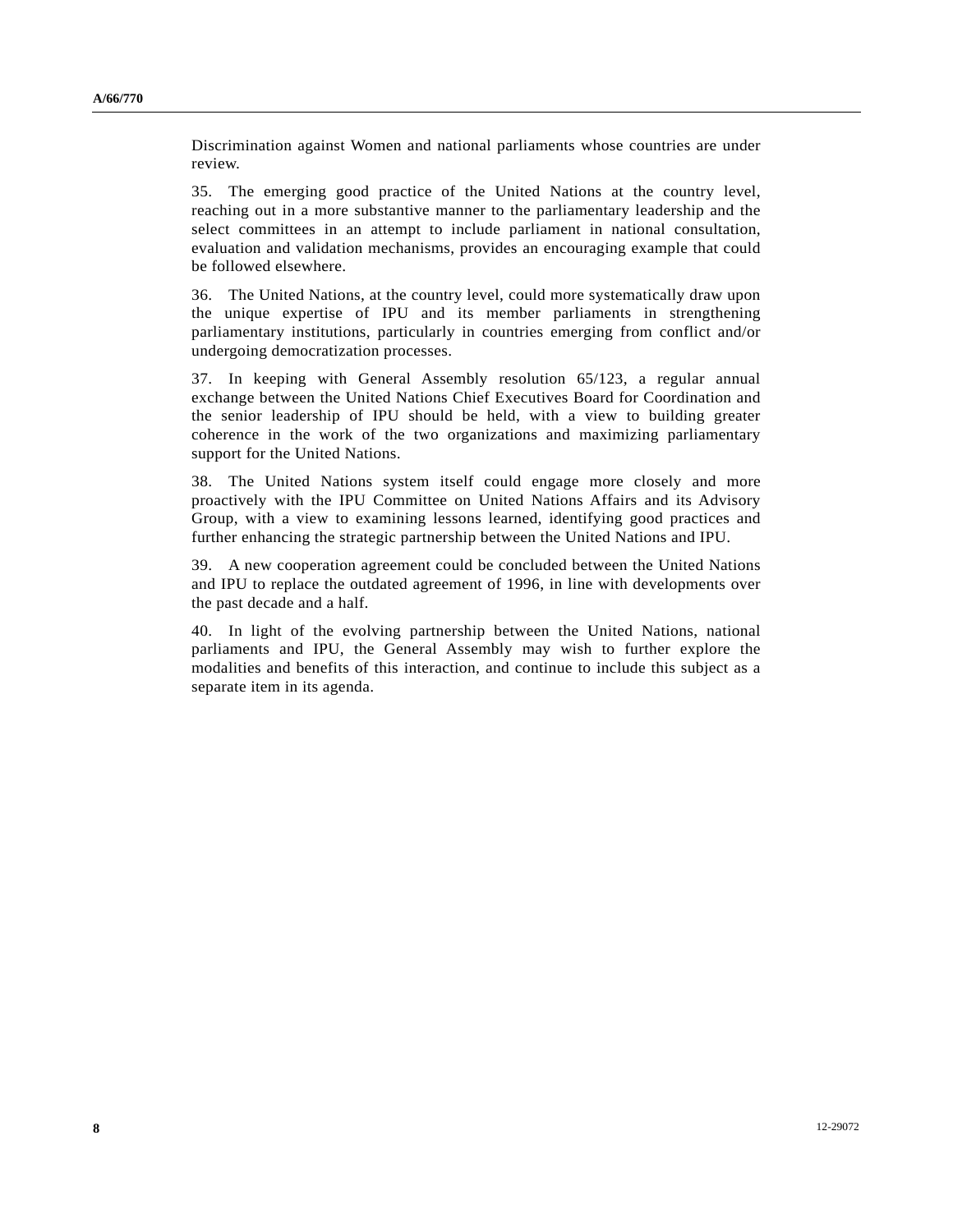#### **Annex**

# **List of joint activities conducted by the United Nations, national parliaments and the Inter-Parliamentary Union since September 2010**

#### **I. Democracy and human rights**

1. The *Global Parliamentary Report*, a joint publication by IPU and the United Nations Development Programme (UNDP), was launched in April 2012. The result of two years of extensive research with the involvement of many of the IPU member parliaments, the report focuses on the evolving relationship between citizens and parliaments. It seeks to tap into the experience of institutions and individual politicians in order to identify existing challenges and public pressures, and provide examples of good practice to better meet the expectations of citizens.

2. The joint annual IPU/United Nations parliamentary hearing on "Strengthening political accountability for a more peaceful and prosperous world" was held in New York in November 2011. The hearing was attended by over 180 members of parliament and professional staff, and focused on issues relating to the role of the United Nations in strengthening global accountability, youth participation in the democratic process, enhancing the links between national institutions and civil society, as well as good practices for budget transparency.

3. The International Day of Democracy on 15 September 2011 was promoted widely to parliaments through a series of events and publications at the behest of IPU. Over 35 national parliaments and regional parliamentary organizations have reported their own activities and initiatives to mark the International Day of Democracy.

4. The Department of Political Affairs of the United Nations Secretariat and International IDEA convened a series of round tables on the promotion of democracy, in which IPU participated and contributed to the sessions devoted to gender equality and democracy (May 2011), and human rights and democracy (July 2011).

5. The United Nations and IPU, through the Global Centre for Information and Communication Technologies in Parliament, organized the 2010 World e-Parliament Conference in Johannesburg, South Africa, in October 2010. The Conference addressed, inter alia, relations between parliaments and the media in the context of new information and communications technologies. The Johannesburg Conference was followed by a joint international meeting on "Achieving greater transparency in legislatures through the use of open document standards", held at the United States Congress in Washington, D.C., in February 2012.

6. A parliamentary forum on "The triple challenge of cybersecurity: information, citizens and infrastructure" was held in Geneva in May 2011, organized within the framework of the Global Centre for Information and Communication Technologies in Parliament. The forum was part of the ongoing dialogue in the run-up to the World Summit on the Information Society follow-up conference in 2015. It addressed the particular challenges posed by the illicit use of information and communications technologies.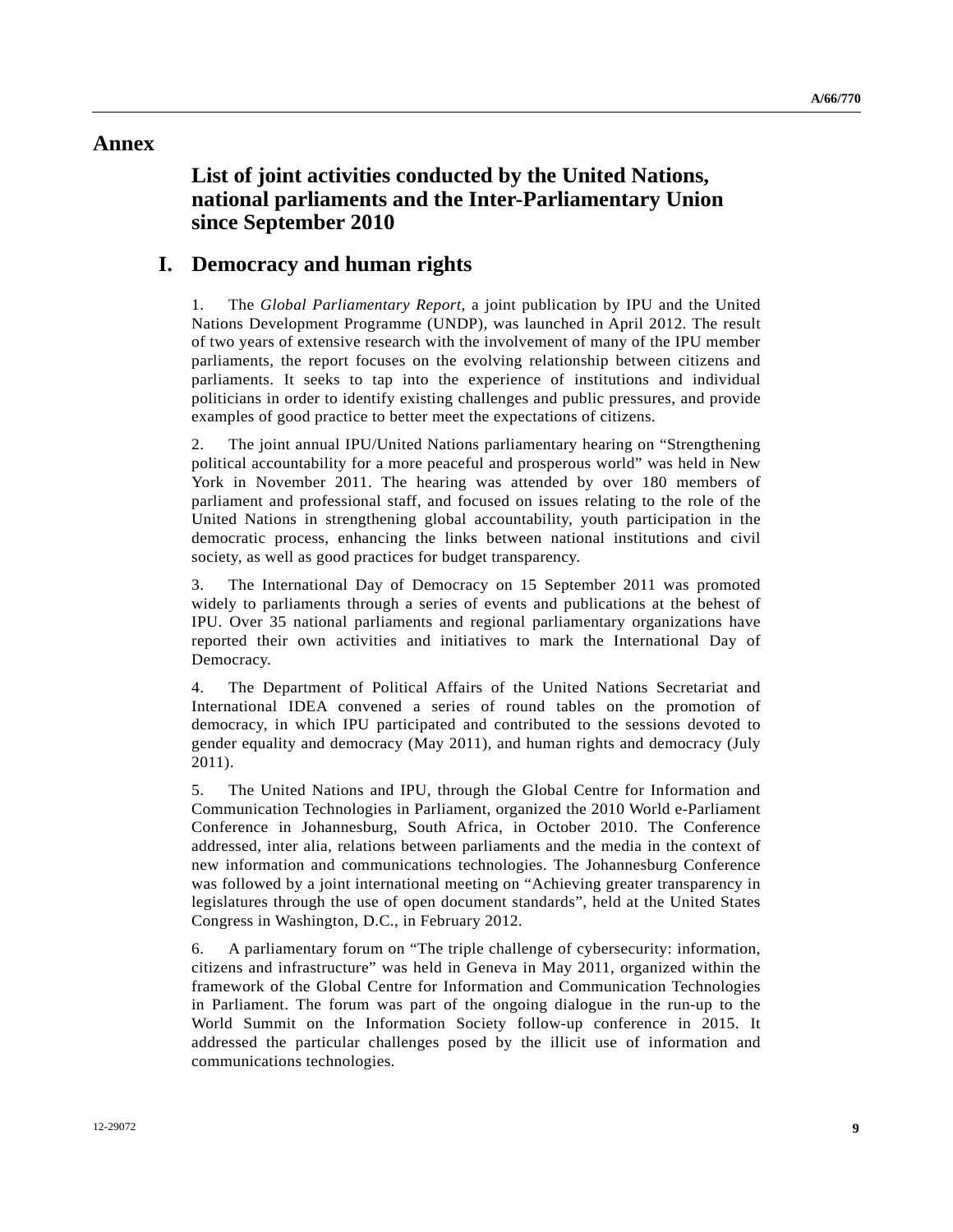7. An international parliamentary conference on "Parliaments, minorities and indigenous peoples: effective participation in politics" was held in Chiapas, Mexico, in October 2010. The conference was organized in partnership with UNDP, the Parliament of Mexico and the Government of the State of Chiapas, the Office of the United Nations High Commissioner for Human Rights (OHCHR), the Independent Expert on Minority Issues and Minority Rights Group International. The conference concluded with the adoption of the Chiapas Declaration, aimed at curbing discrimination and providing for the effective participation of minorities and indigenous peoples in decision-making.

8. Together with UNDP, IPU published a number of studies regarding the rights of minorities and indigenous peoples: "The representation of minorities and indigenous peoples in parliament: a global overview", "Diversity in parliament: listening to the voices of minorities and indigenous peoples" and "Case studies on the representation of minorities and indigenous peoples in parliament".

9. In cooperation with OHCHR, in October 2010 IPU held a seminar entitled "Implementing the Covenant on Civil and Political Rights and the Covenant on Economic, Social and Cultural Rights: what part for parliaments?". The seminar sought to familiarize parliamentarians with the rights enshrined in the international covenants, the functioning of the United Nations monitoring committees and the contribution that parliaments can make to their work. The event also addressed the scope and practical implications of the right to freedom of expression and the right to work in a globalized world.

10. IPU and UNICEF organized a regional seminar for parliaments of the Central and East European region on "Making child rights a reality for the most vulnerable children". The seminar was hosted by the National Assembly of Armenia in Yerevan in June 2011 and provided an introduction to the international regime of children's rights and how it has been applied in the region. Special focus was placed on violence against children.

11. IPU took part in the twelfth inter-committee meeting of the human rights treaty bodies, held in Geneva in June 2011. The purpose of the meeting was for the committees to adopt a coordinated approach with a view to enhancing the effectiveness of the treaty bodies. IPU presented an overview of the assistance it provided to its members in terms of strengthening their capacities to promote human rights through close involvement in the work of the various United Nations human rights mechanisms.

12. The President of the Human Rights Council and a select group of Member States engaged in informal discussions on the most appropriate modalities for an enhanced role of parliaments in the Council, and in particular in regard to the universal periodic review of implementation of human rights commitments. A joint event on this subject was held in Geneva on 9 March 2012 on the occasion of the nineteenth session of the Council.

# **II. Gender equality**

13. The Executive Director of UN-Women addressed the annual parliamentary meetings on the occasion of the 2011 and 2012 sessions of the Commission on the Status of Women. The Executive Director also gave the keynote address at the 124th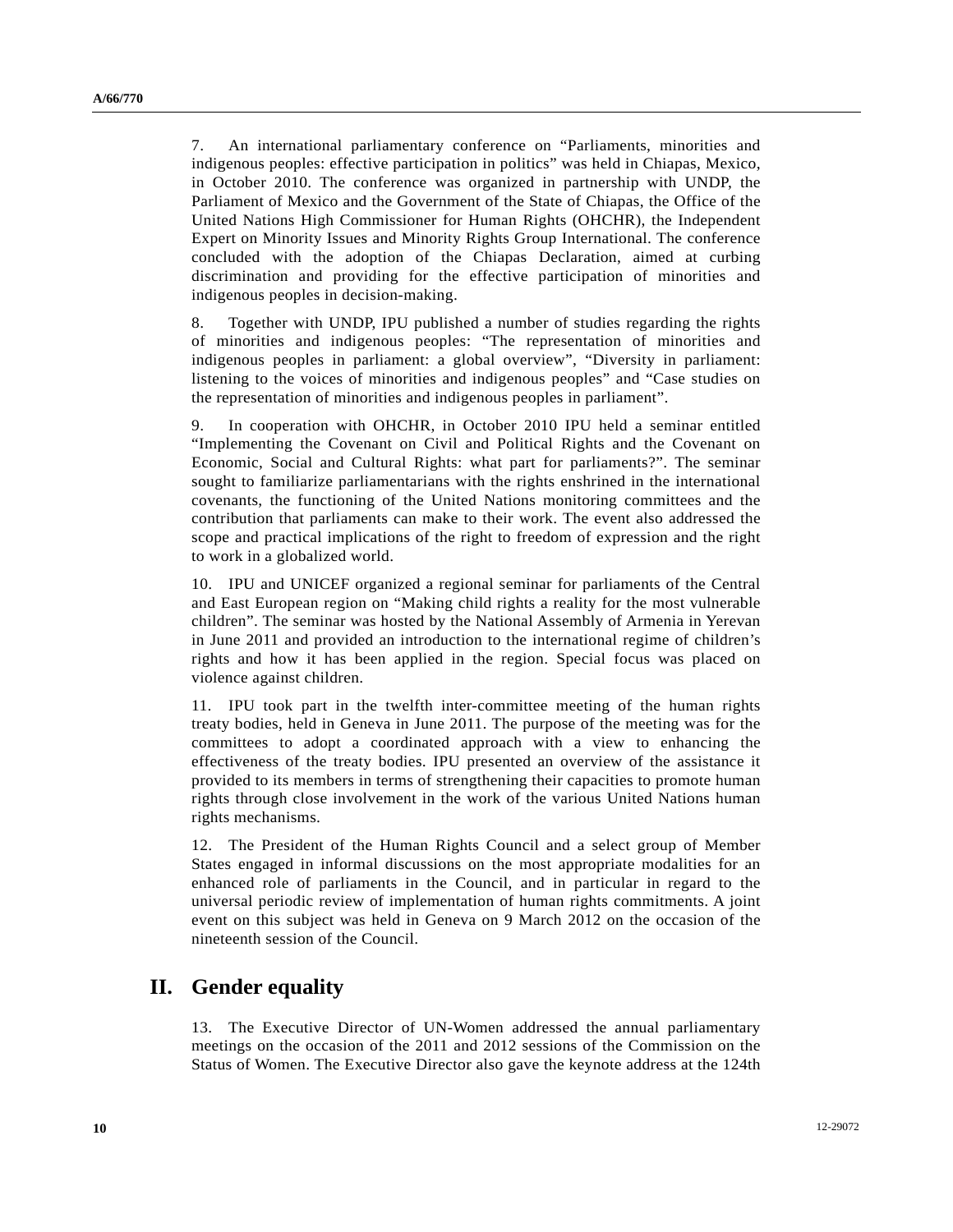IPU Assembly in Panama City. Following that meeting, a mechanism of regular consultations was instituted between IPU and UN-Women to identify and carry forward opportunities for joint action.

14. The 2012 edition of the IPU/UN-Women world map of women in politics, which presents country data of women in parliaments and executive offices, was launched in the second quarter of 2012. The map highlights progress in the participation of women in national parliaments. Together with the UNDP Parliamentary Development Initiative in the Arab Region, IPU issued a report on gender-sensitive parliaments in Arab States.

15. IPU, together with UN-Women, organized a one-day meeting for parliamentarians attending the fifty-sixth session of the Commission on the Status of Women in February 2012. The theme of the meeting was "Empowering rural women: what role for parliaments?", with a focus on strategies to empower rural women, including from the perspective of their political participation. The outcome of the parliamentary meeting was presented at a plenary meeting of the Commission. In the course of that same week, the United Nations/IPU joint publication *Women in Politics: 2012* was launched at United Nations Headquarters in New York.

16. The annual parliamentary meeting on the occasion of the fifty-fifth session of the Commission on the Status of Women in February 2011 brought together legislators to examine "The role of parliaments in promoting access to and participation of women and girls in education, training, science and technology". During the same week, IPU held a joint event with UNDP on political violence against women and another independently on the role of parliaments in advancing the achievement of Millennium Development Goals 4 and 5 on reducing child mortality and improving maternal health.

17. IPU reported to the forty-ninth session of the Committee on the Elimination of Discrimination against Women in July 2011 on IPU activities and parliamentary involvement in the reporting process on the Convention on the Elimination of All Forms of Discrimination against Women. Recent technical assistance provided by IPU to parliaments on gender equality includes continued consultations with the parliaments of Burkina Faso, Cameroon, Mali, Rwanda and Togo in support of legislative reform, including in the area of combating violence against women. Four of the eight countries under review by the Committee at its forty-ninth session reported some form of parliamentary involvement in the national review process.

18. In cooperation with OHCHR, IPU held a seminar on legislating for women's rights in October 2010. The seminar focused on the definition of discrimination, mainstreaming gender in the legislative process and monitoring the enforcement of laws. It also dealt with the role of parliaments in implementing the Convention and, in particular, on ways and means of enhancing cooperation between the Committee, national parliaments and IPU.

19. In June 2011, IPU, UN-Women, the Government of Egypt, UNDP, International IDEA, iKNOW Politics and the Swedish Institute Alexandria organized a round table in Cairo entitled "Pathways for women in democratic transitions: international experiences and lessons learned". The round table explored paths towards democratic transition, good governance, gender equality and social justice. Discussions were also held on electoral law and women's representation.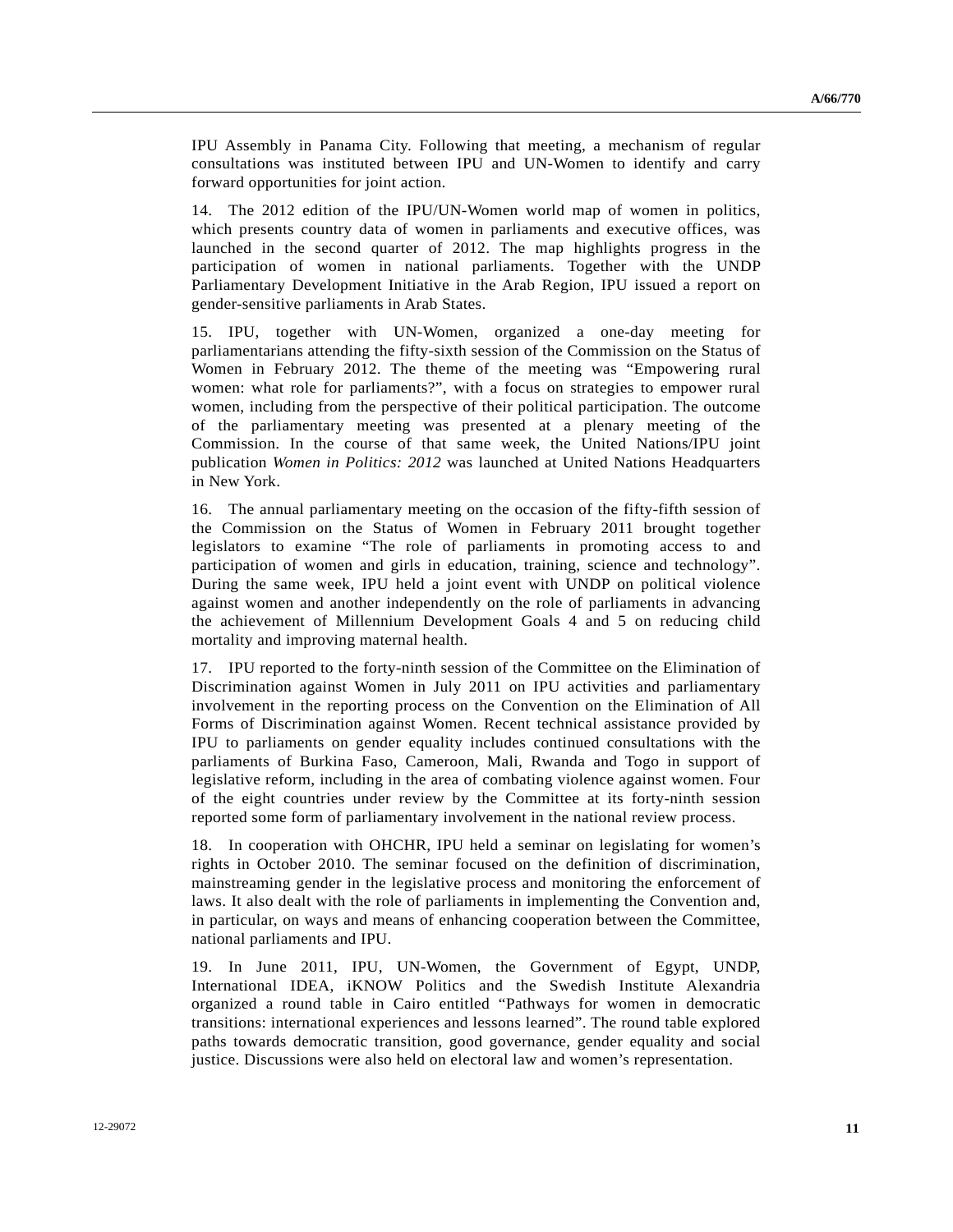20. In May 2011, IPU, UNDP-Jordan and the Jordanian House of Representatives held a session on gender equality and women's rights for Jordanian parliamentarians. The event focused on achievements and remaining challenges in implementing the Convention on the Elimination of All Forms of Discrimination against Women in Jordan.

## **III. Sustainable development**

21. IPU worked closely with the Office of the High Representative for the Least Developed Countries, Landlocked Developing Countries and Small Island Developing States in preparation for the Fourth Conference on the Least Developed Countries, held in Istanbul in May 2011. As coordinator of the parliamentary track to the Conference, IPU made inputs to the outcome document of the Conference and co-organized the parliamentary forum on the eve of the Conference with the Grand National Assembly of Turkey.

22. As a result, the outcome document of the Conference, the Istanbul Programme of Action, contains important new commitments on the role of parliaments. A follow-up joint project between IPU and the Office was launched together with a fundraising effort for the project. A joint project proposal with the Office is being developed to help implement new least developed country commitments for the next decade. As a first step towards the implementation of the Istanbul Programme of Action through parliaments, IPU and the Office convened a first national seminar in Cambodia in December 2011.

23. The first high-level symposium in preparation for the 2012 Development Cooperation Forum was held in Mali in May. IPU contributed substantively to the agenda of the meeting and helped facilitate the participation of parliamentarians as one of the main stakeholder groups. The second symposium took place in Luxembourg in mid-October and focused on the catalytic role of aid. Both meetings also helped enhance the parliamentary dimension of the Fourth High-level Forum on Aid Effectiveness, held in Busan, Republic of Korea, where a one-day parliamentary forum was also organized in November 2011.

24. The 2010 parliamentary hearing at the United Nations was entitled "Towards economic recovery: rethinking development, retooling global governance" and took place in December 2010. Nearly 160 members of parliament, together with United Nations officials, ambassadors and civil society experts, attended the event and examined aspects relating to the structural imbalances in the global economy, the reform of the international financial system, the rethinking of sustainable development within the current global framework, and the relationship between the United Nations and the G-20 in global economic governance.

25. On 28 June 2011, at the fifty-third executive session of the Trade and Development Board, the governing body of the United Nations Conference on Trade and Development (UNCTAD), participants decided to align the modalities of UNCTAD cooperation with IPU with the practices of the General Assembly, thereby granting observer status to IPU.

26. IPU held parliamentary meetings in conjunction with the sixteenth and seventeenth sessions of the Conference of the Parties to the United Nations Framework Convention on Climate Change, held in Cancun, Mexico, and Durban,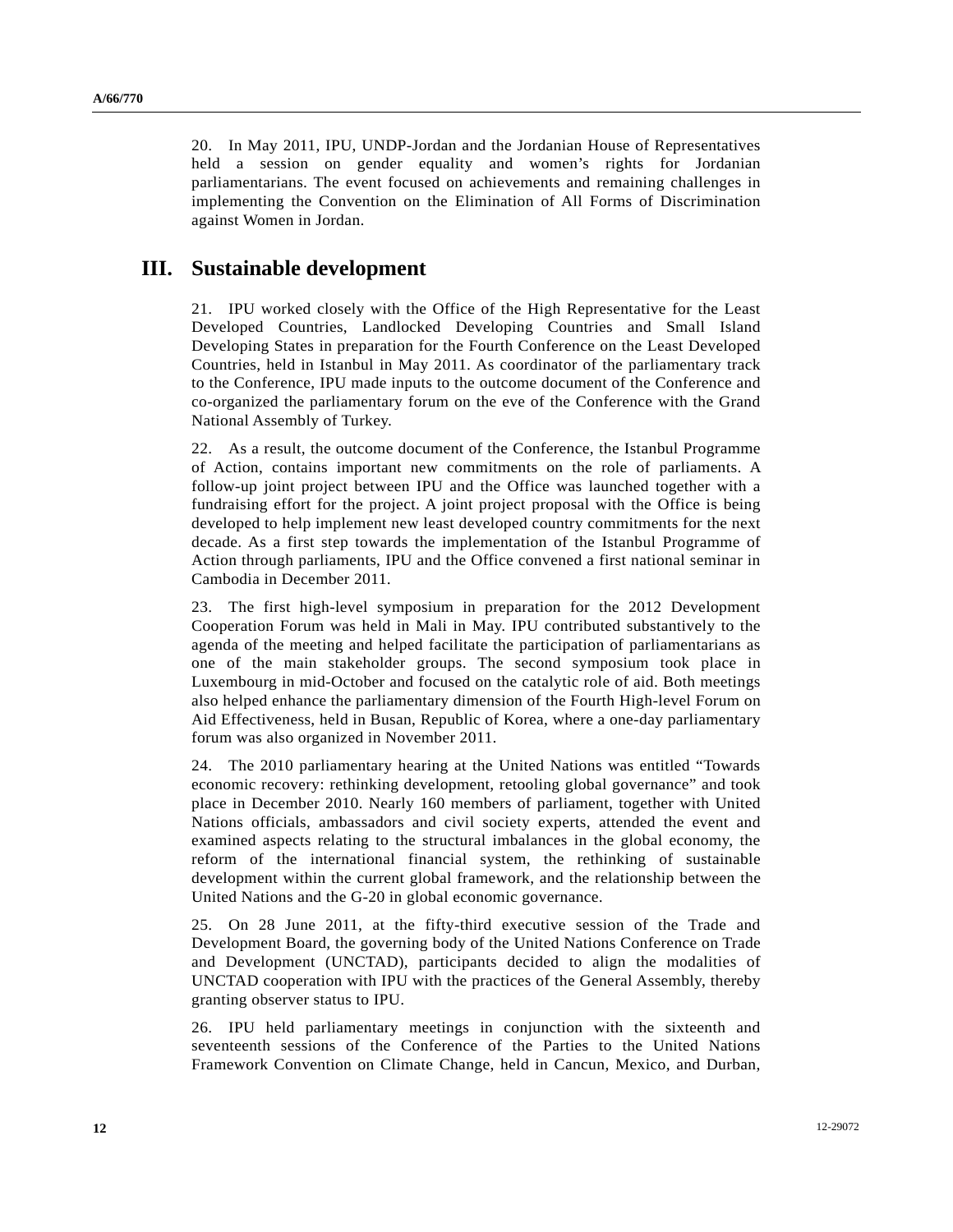South Africa. The meetings were co-organized with the respective Parliaments of Mexico and South Africa. The UNDP Office in Mexico cooperated closely with IPU in preparing for the meeting in Cancun. In both instances, a parliamentary declaration was addressed to the main United Nations events.

27. The annual 2011 session of the Parliamentary Conference on the World Trade Organization (WTO) was held in Geneva in March 2011. For the first time ever, the session was held on WTO premises and was organized with the support of WTO. A unique tool for parliamentary scrutiny of international trade policies, the Conference is a joint undertaking of IPU and the European Parliament. It serves as the de facto parliamentary dimension of WTO.

28. As part of the WTO public forum that was held in Geneva from 19 to 21 September 2011, IPU and the European Parliament organized a parliamentary panel entitled "Trade in natural resources: a curse or blessing? A parliamentary perspective". The event drew attention to the political, economic and environmental aspects of the exploitation and trade of natural resources as one of the pillars of the global economy. Its conclusions contributed to the broader agenda for greater parliamentary engagement in the international trade negotiations led by WTO.

29. A parliamentary briefing organized by the Joint United Nations Programme on HIV/AIDS (UNAIDS) was held at United Nations Headquarters in June 2011, on the occasion of the high-level meeting on the comprehensive review of the progress achieved in realizing the Declaration of Commitment on HIV/AIDS and the Political Declaration on HIV/AIDS. Some 80 members of parliament participated in the discussion, which focused on discriminatory laws that impede full access to prevention and treatment by those most at risk of the disease. The outcome document of the high-level meeting acknowledged the important role of parliaments in setting the legislative framework for an effective response to HIV/AIDS.<sup>a</sup>

30. IPU has joined the UNAIDS-led International Advisory Group on Universal Access. The Advisory Group will guide a global vision of the country and regional findings from the 2010/2011 universal access review process. It will produce a "leadership statement" reflecting the recognized global priorities and mapping the way forward to 2015 to scale up comprehensive national AIDS responses with a view to achieving universal access to HIV prevention, treatment, care and support.

31. UNAIDS supported side events during IPU assemblies to raise awareness among members of parliaments about the role of parliaments in combating the disease. UNAIDS and UNDP also contributed inputs to the IPU Advisory Group on HIV/AIDS. A programme funding agreement was established with UNAIDS with respect to HIV-related activities, which included the publication of a series of "Briefs for parliamentarians on HIV and AIDS".

32. IPU continued to support the consultations of the Global Commission on HIV and the Law by ensuring the involvement of members of parliament in the various regions. The Commission's report reflects many of their inputs.

33. IPU and UNICEF held a regional workshop on "Children and AIDS: the social protection response, the role of parliaments" in Windhoek, Namibia, in October 2010. Participants at the workshop examined the need to establish parliamentary

<span id="page-12-0"></span>**\_\_\_\_\_\_\_\_\_\_\_\_\_\_\_\_\_\_**  a A/65/L.77.